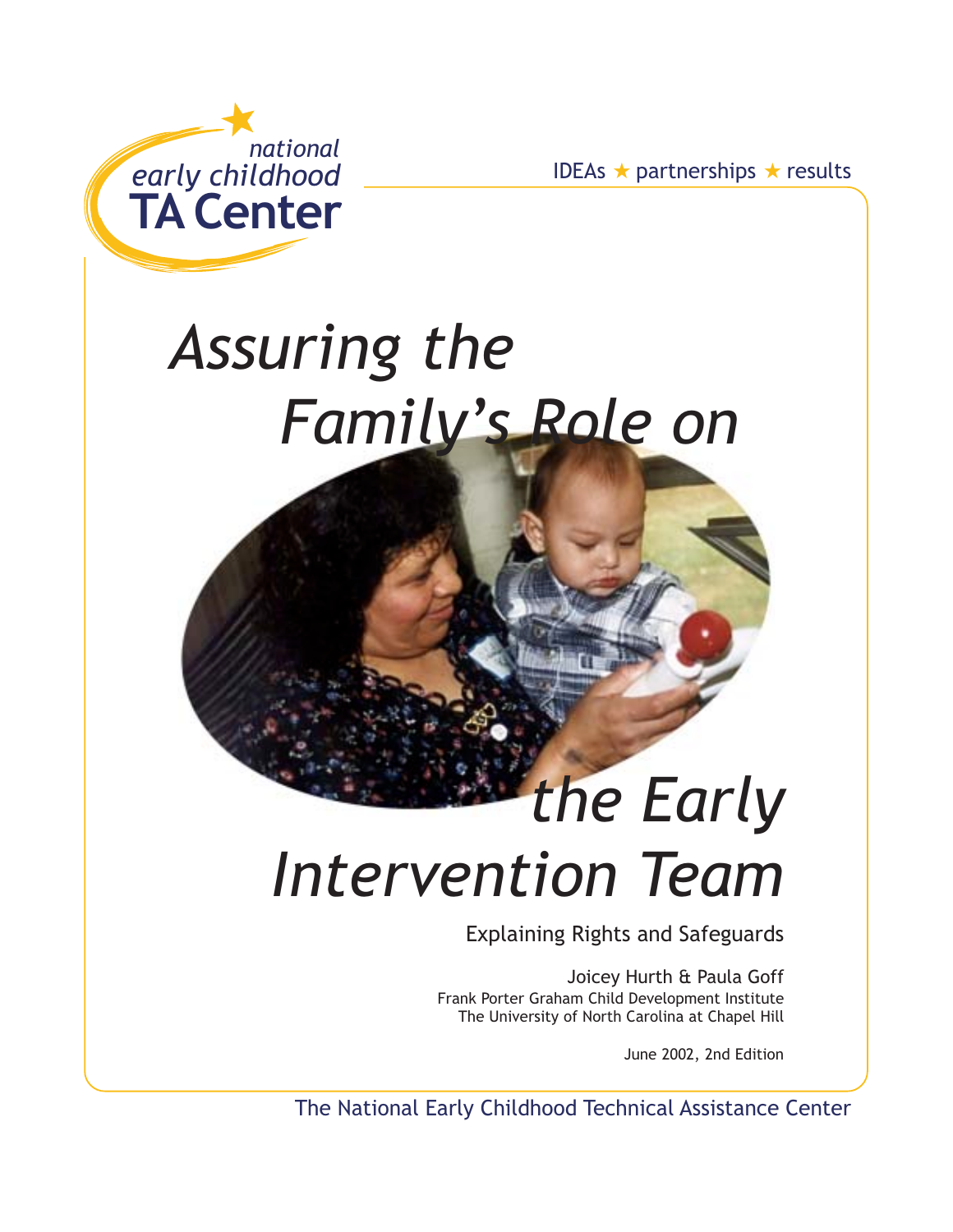The National Early Childhood Technical Assistance Center (NECTAC) is a program of the Frank Porter Graham Child Development Institute of The University of North Carolina at Chapel Hill

with the

National Association of State Directors of Special Education (NASDSE) and Parent Advocacy Coalition for Educational Rights (PACER Center)

June 2002, second edition

This resource is produced and distributed by the National Early Childhood Technical Assistance Center (NECTAC), pursuant to contract ED-01-CO-0112 and no-cost extension of cooperative agreement H024A60001-96 from the Office of Special Education Programs, U.S. Department of Education (ED). Contractors undertaking projects under government sponsorship are encouraged to express their judgment in professional and technical matters. Opinions expressed do not necessarily represent the Department of Education's position or policy.

Additional copies of this document are available at cost from NECTAC. A complete list of NECTAC resources is available at our Web site or upon request.

For more information about NECTAC, please contact us at: 137 E Franklin Street, Suite 500 Chapel Hill, NC 27514-3628

919-962-2001  $\star$  phone 877-574-3194 ★ TDD 919-966-7463  $\star$  fax

nectac@unc.edu ★ www.nectac.org

Principal Investigator: Pascal Trohanis Contracting Officer's Representative at OSEP: Peggy Cvach Contract Specialist at U.S.ED: Dorothy Hunter Author: Joicey L. Hurth Publications Coordinator: Caroline Armijo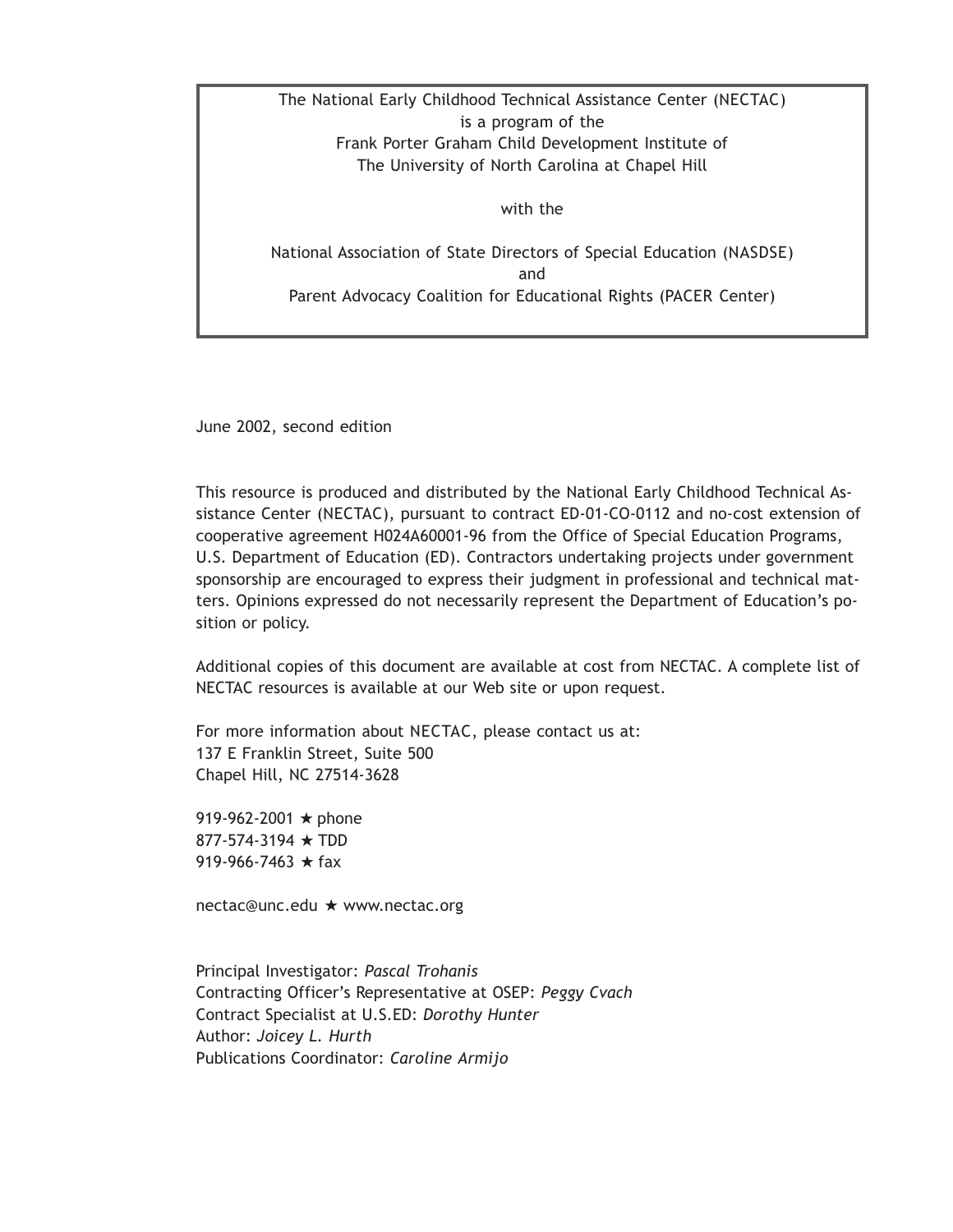# Assuring the Family's Role on the **Early Intervention Team**

# **Explaining Rights and Safeguards**

# Joicey Hurth & Paula Goff

#### **Introduction**

The procedural safeguards required by The Infants and Toddlers with Disabilities Program (Part C) of the Individuals with Disabilities Education Act (IDEA) are intended to protect the interests of families with infants and toddlers with special needs and of the early intervention system. Procedural safeguards are the checks and balances of the system, not a piece separate from the system. For families, rights and safeguards help ensure that an Individualized Family Service Plan (IFSP) is developed that addresses their priorities and concerns. For the early intervention system, rights and safeguards assure quality and equity. For families and for the system, procedural safeguards provide the protection of an impartial system for complaint resolution. Early intervention system personnel are legally obligated to explain procedural safeguards to families and to support an active adherence to and understanding of these safeguards throughout the early intervention system.

In order for families to be fully informed of their rights and safeguards, they also must understand the early intervention system and their role as partners and decision-makers in the early intervention process. They should be advised that the intent of Part C of IDEA is to enhance families' abilities to meet the special needs of their infants and toddlers by strengthening their authority and encouraging their participation in meeting those needs.

This paper is a synthesis of practices and ideas for explaining procedural safeguards to families, which assure that families are fully informed in ways that support their role in the early intervention process. The authors solicited information about practices and ideas for explaining procedural safeguards to families from early childhood projects funded by the Office of Special Education Programs of the U.S. Department of Education and from the state lead agencies for Part C. The paper includes a step-by-step model of explaining procedural safeguards that parallels the early intervention process. The authors intend to explore the implications of procedural safeguards for families, but not to analyze the Part C safeguards themselves. The paper has been developed for state Part C leaders, service providers, families, family advocates, and especially for those people who are involved in explaining procedural safeguards to families.

#### 2002 edition

The 1997 Amendments to the IDEA required an update to the original 1996 edition of this monograph. The most substantive change to the rights and safeguards discussed in this monograph was the requirement that states ensure that mediation services are available as part of complaint resolution procedures. The revised 2002 edition incorporates the new regulation (34 C.F.R. 303.419). At this time many excellent materials have been developed to explain procedural safe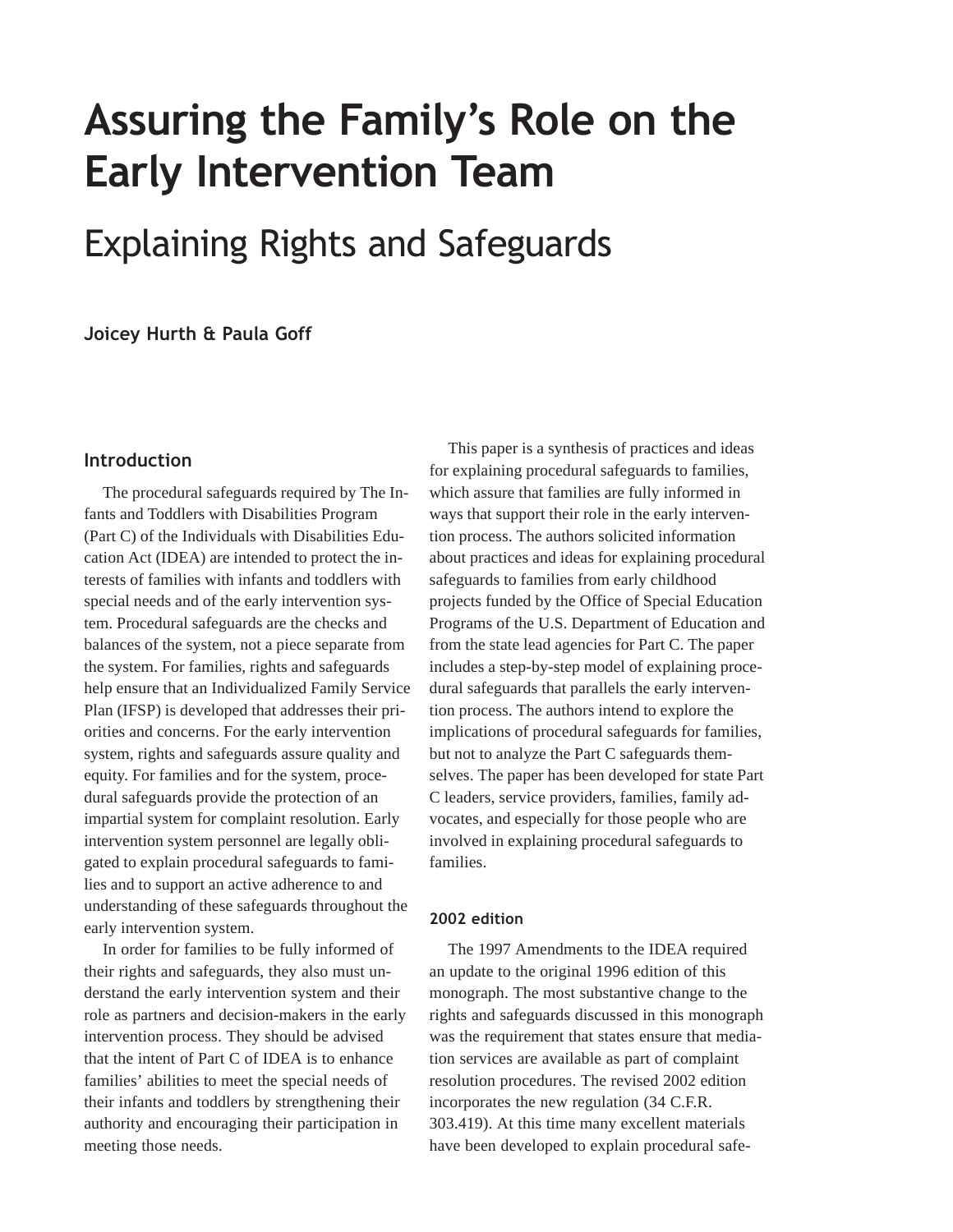guards in family-friendly ways. A new collection of materials was not undertaken for the current revision. However, the original examples cited are still useful to illustrate principles of developing family-friendly materials, even if the cited materials are no longer available. The reader is encouraged to request the most current materials for families from their state's lead agency for Part C. A complete contact list for all states lead agencies is available on the NECTAC web site at http://www.nectac.org/ .

#### **Background and Issues**

The primary safeguard provided for in Part C is the clear acknowledgment of the family's role as a primary decision-maker in developing an IFSP. Part C regulations strengthen and clarify a family's right to accept or reject any service

**Meeting legal** requirements can be an opportunity for service providers to begin teaching families about safeguards while conveying their respect for the role of families in the early intervention system.

without jeopardizing other services that they want (see 34 C.F.R. §303.405). The family-centered spirit of early intervention affords an opportunity to develop new strategies for supporting families in informed partnerships with the system and to change practice that too often has been perfunctory, adversarial, or culturally insensitive.

For example, a common method of informing parents of the safeguards guaranteed them is to provide them with written materials about these safeguards during intake or entry into an early intervention program. At that time, providers may review the materials with families who then are asked to sign all of the informed consent forms and releases. Often, these documents are nothing more than direct citations of the law. Sometimes, the safeguards are listed in a "you have the right

to" format, reminiscent of being "Mirandized" or being read your rights. Procedures such as these assume that all families can read English, can interpret legal rights, and feel free to assert themselves and ask questions.

Such procedures are likely to produce unfortunate consequences. Many families and service providers come to view procedural safeguards as administrative paperwork that only becomes im-

portant when a problem arises. This attitude is a disservice to families and providers because it belittles a hard-won legacy of respect for and protection of families' rights and safeguards that strengthen service systems. Worse, families can be overwhelmed by the legal jargon, by the adversarial connotations, and by a lack of understanding of why these rights are necessary. When families are asked to sign a stack of consent forms, the legal aspects of the relationship with providers are emphasized.

Meeting legal requirements can be an opportunity for service providers to begin teaching families about safeguards while conveying their respect for the role of families in the early intervention system. Unfortunately, this opportunity frequently is missed, often because service coordinators and/or service providers are not fully trained in procedural safeguards, have a limited understanding of them, and find them difficult to explain when questioned. Although the method of overwhelming families with paperwork during their first contact with the system may comply with the letter of the law, it does not assure that families are fully informed. Families are not fully informed until they understand the early intervention system and their role in the system. Rights and safeguards are an integral part of this basic information.

# **Understanding Procedural** Safeguards: Implications for Families

A simple listing of rights and safeguards does not adequately convey the meaning of these protections.

Each right and safeguard has implications for a family's experience with the early intervention system. Further, because Part C is family-oriented legislation, the rights and safeguards convey the law's central principles of respect for families' privacy, diversity, and role as informed members of the early intervention team.

Table 1, *Understanding Procedural Safeguards: Examples of Explanations and Implications for Families* (*see* page 4), lists some of the central rights and safeguards under Part C that must be addressed during the process of planning and providing services. The bold headings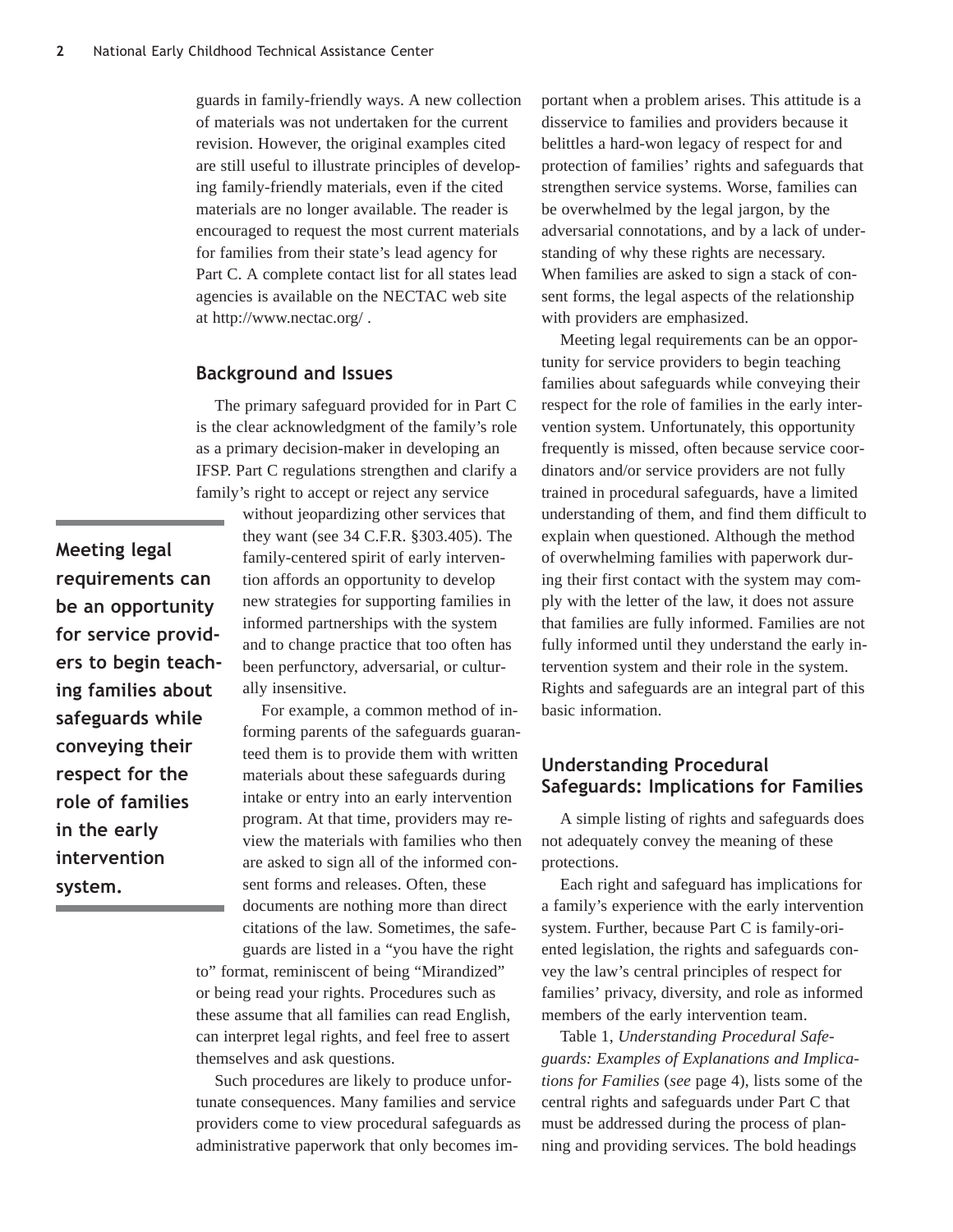in Table 1 are the section headings from the Part C regulations (34 C.F.R. §303), followed by the section citation in parentheses. The text below each heading is not the actual regulatory language but rather is an example of how a service provider could explain to families the safeguard and its implications. The regulatory text pertaining to procedural safeguards under Part C of IDEA (34 C.F.R. §§303.400–.460) is reproduced in the Appendix.

#### Assuring That Families Are Fully Informed Team Members: A Step-by-Step Model

Assuring that families are fully informed of their rights and safeguards requires ongoing explanations in the context of the early intervention process. It would be impossible to fully understand and appreciate the *safeguards* before having had any experience with the *procedures*. Figure 1*, Explaining Part C Procedural Safeguards to Families: A Step-by-Step Model*, outlines the information that families need to understand at each step in the process, from referral through IFSP development and service implementation. Each box in Figure 1 represents a major step in the development of an IFSP. Citation numbers in parentheses at the end of each sentence refer to the relevant sections of Part C regulations. Safeguards are intentionally repeated at different steps (boxes) because of the numerous times within the process that a safeguard may apply. Italicized words indicate a recommended practice, not one that is required by legislation. Figure 1 is a generic model and should be adapted to illustrate specific procedures used by an early intervention program or agency.

The model suggests that families need information to support their role as team members throughout the IFSP process. At each step of the IFSP process, important decisions must be made. Only to the extent that families understand their options can they fully exercise their decisionmaking authority as part of the early intervention team.

During early contacts, families should be invited to participate as key members of the early intervention team and should be oriented to the early intervention system and services. This orientation should include an introduction to rights

and safeguards. The introduction can be supplemented with a variety of easily accessible materials about the early intervention system, as well as about rights and safeguards, to which families can

refer over time (see the section "Principles and Practices from States and Projects for Creating and Using Family-Friendly Materials" below). The Step-by-Step Model does not suggest that all rights and safeguards be presented in detail at first contact unless a family requests such information. Rather, an explana- tion of each right and safeguard is provided in the context of each procedure to which it relates.

Explaining the safeguards and their implications clarifies how the early intervention system operates and exemplifies the family's role in the system. Each step of planning with a child's family provides an opportunity to discuss the relevant rights and safeguards and their meanings or implications. For example, before

Families are not fully informed until they understand the early intervention system and their role in the system. **Rights and safe**guards are an integral part of this basic information.

evaluation it is important to explain *prior written notice*. It is also important to operationalize the meaning of this safeguard by statements such as:

> You will receive a letter explaining the evaluation procedures we discussed and why we are doing them. It will also remind you of the time and location on which we agreed. This letter is an example of prior written notice, a legal requirement, which assures that the early intervention program explains to parents what it plans to do. You will receive other written notices like this, before we initiate or change any services for your child.

As suggested by the Step-by-Step Model (*see* Figure 1, page 6), other safeguards that should be explained before evaluation include *consent, native language or preferred mode of communication,* and *confidentiality of records*. The implications of these procedural safeguards in the context of evaluation include the family's right and need to fully understand suggested evaluation procedures so that their consent is truly informed. Further, these safeguards acknowledge that families are from diverse backgrounds and that the early intervention program will accommodate their commu-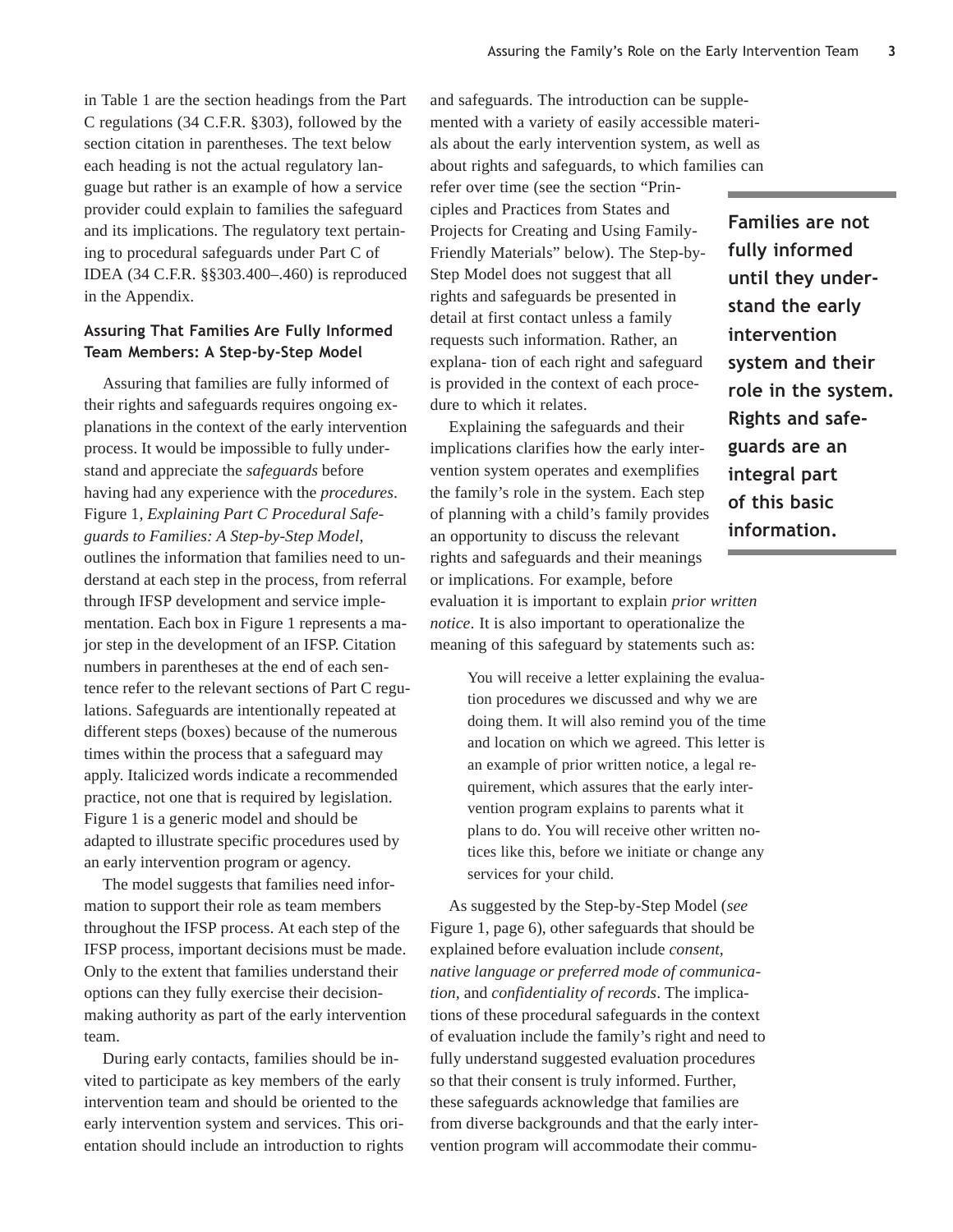# Table 1 Understanding Procedural Safeguards: Examples of Explanations and Implications for Families

*Rights and safeguards under 34 C.F.R. § §303. 400–.460. Regulations for the Early Intervention Program for Infants and Toddlers with Disabilities, Part C of IDEA*

#### Written prior notice (§.403)

The early intervention program must give you advance written information about any evaluations, services, or other actions affecting your child. Parents know their children best. The information you share with us will make sure that the evaluations and services are right for you. The "paper work" assures that you get all the details *before* any activity.

#### Use of parent's native language or preferred mode of communication (§§.401 and .403)

It is your right to thoroughly understand all activities and written records about your child. If you prefer another language or way of communicating [explain relevant option, such as braille, sign language, etc.], we will get an interpreter [use your mode of communicating], if at all possible. The early intervention program wants you to understand so that you can be an informed team member and decision-maker.

#### Parent consent (§.404)

The early intervention program needs your permission to take any actions that affect your child. You will be asked to give your consent in writing before we evaluate or provide services. Be sure you completely understand the suggested activities. By being involved, you can help the early intervention program plan services that match your family's preferences and needs. The early intervention program needs to explain what happens if you give your consent and if you do not give your consent.

#### Confidentiality and release of information  $($ §§.401-.404 $)$

The early intervention program values the information you and other service and health care providers have learned about your child. We will ask others for this information, but we need your written permission to do so. Just as the early intervention program needs your permission to get your child's records from other providers, the records that the early intervention program will develop will not be shared with anyone unless you give your permission.

#### Examine records (§.402)

The early intervention record is your family's record. You can see anything in the early intervention program's records about your child and family. If you do not understand the way records are written, the information in the child's record will be explained to you in a way you understand. You are a team member and we want you to have the same information as other team members.

#### Accept or decline services without jeopardy (§.405)

With the other members of your child's early intervention team, you will consider which services can best help you accomplish the outcomes that you want for your child and family. You will be asked to give your consent for those services that you want. You do not have to agree to all services recommended. You can say no to some services and still get the services that you do want. If you decide to try other services at a later date, you can give your consent then.

#### Mediation (§.419)

If you and the early intervention team do not agree on plans or services, or if you have other complaints about your experience with the program, there are procedures for resolving your concerns quickly. When informal ways of sharing your concerns don't work, you may submit a written request for a due process hearing. Mediation will be offered as a voluntary first step. A trained, impartial mediator will facilitate problem-solving between you and the early intervention program. You may be able to reach an agreement that satisfies you both. If not, you can go ahead with a due process hearing to resolve your complaint. Mediation will not slow down the hearing process. Some locations offer mediation before a formal complaint is filed.

#### Due process procedures (§.420)

A due process hearing is a formal procedure that begins with a written request for a due process hearing. The hearing will assure that a knowledgeable and impartial person, from outside the program, hears your complaint and decides how to best resolve it. The early intervention program recognizes your right to make decisions about your child and will take your concerns seriously. You are given a copy of regulations that describe all these rights and procedures in detail, because it is important that you understand. If you have questions,  $\text{call} \_$ 

Bold type: Section headings from regulations.

Narrative: Sample of language that might be used by an early intervention system to explain implications of regulations to families.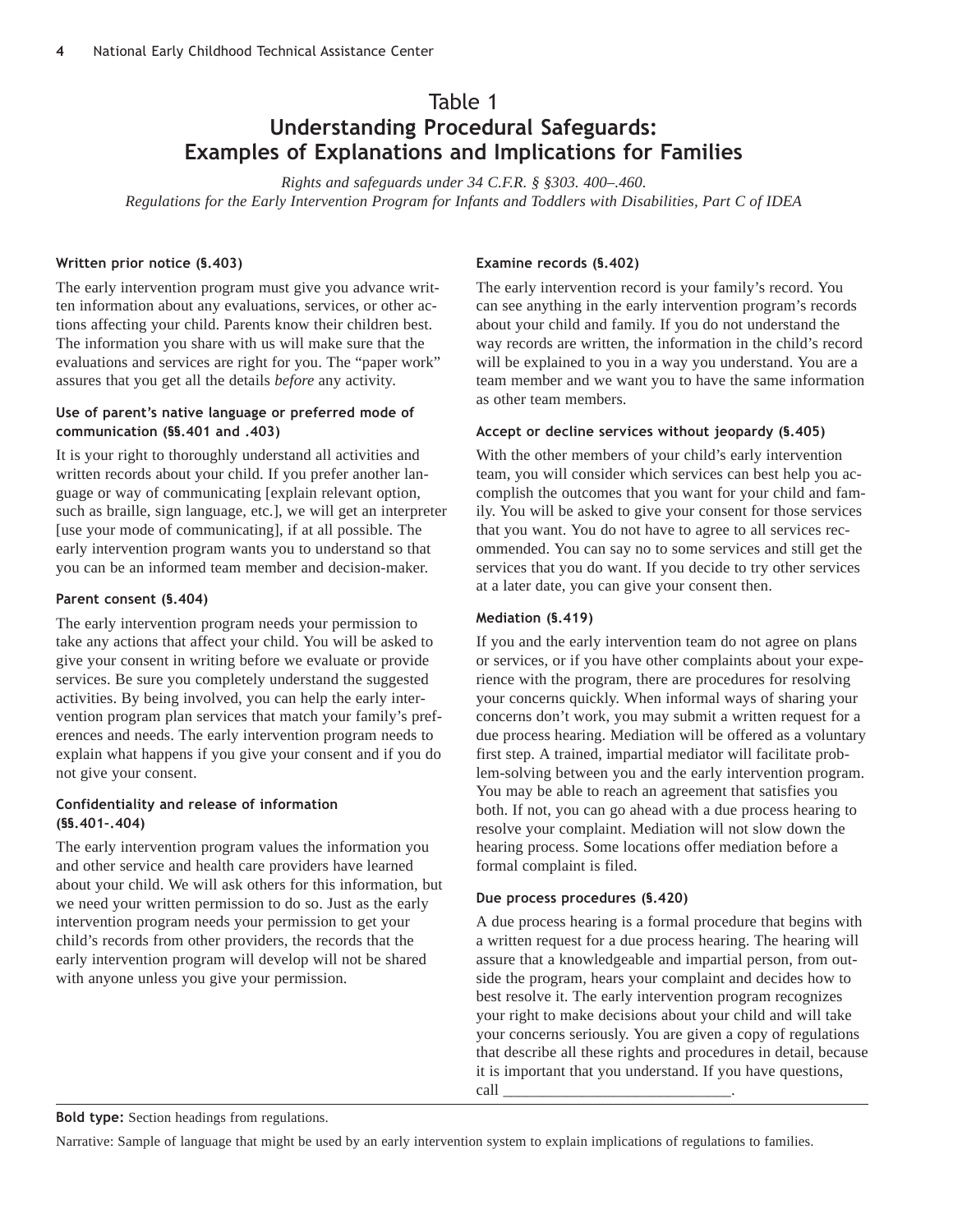nication preferences. One implication of the confidentiality safeguard is that, with the family's permission, the program will coordinate records with other providers on behalf of the family. In addition, families are reassured that information they share will be treated confidentially, unless they choose to release it.

The above examples illustrate rights and safeguards that should be explained in early contacts with families, prior to evaluation and assessment. These same safeguards and how they apply to other procedures should be reiterated at subsequent steps of the IFSP process, as suggested by Figure 1. Such explanations of procedures contain powerful messages about early intervention's operative principles, such as respect for families' privacy and diversity and value as informed partners on the early intervention team.

Explanations of rights and safeguards should be a part of the service provider's ongoing conversations with families. Rights and safeguards are an integral part of the basic information about how the system works. Reiterating rights and safeguards and their implications for families at each relevant step is a way to support a family's evolving understanding.

As equal team members, families need the same information as the other team members. When all team members are informed and follow basic procedural safeguards, the process goes more smoothly, the team can make more appropriate plans and decisions, and the team can work smarter, not harder.

# Explaining Procedures for Complaint Resolution

Although many rights and safeguards can be explained when they occur in the early intervention process, some need to be explained from the beginning in case a family may need them. Due process procedures for resolving complaints are the most important example. Within the parameters of any relationship, disagreements arise; relationships between family members and service providers are no different. Disagreements are part of the process of interaction and provide opportunities for exploring options and solutions. When family members and service providers disagree about eligibility or IFSP issues, an opportunity arises for an open discussion of interests, options and alternatives. There is no single correct method of early intervention. What is available is a wide variety of options, ideas, and solutions that can be tailored to fit the needs and values of each individual child and family. Service providers and early intervention programs should have many informal methods of hearing from families that prevent or resolve concerns quickly (see below). However, family members must also be informed about their right to formal complaint resolution procedures.

Under Part C regulations, states choose either to develop due process procedures to meet the requirements of the Part C regulations (34 C.F.R. §303.419 and §§303.420–.425), or to adopt Part B child complaint process (34 C.F.R. §§300.506–.512, and meet the requirements of §303.425).

For families, an important difference between these regulations is that Part C calls for a shorter time period for resolving a complaint—30 days as opposed to 45 days under Part B. While most states have developed Part C procedures, some states, particularly those in which the education department is the Part C lead agency, have adopted the Part B procedures. Recognizing that infants' needs change rapidly, several of these states encourage service providers and hearing officers to use the 30-day limit, instead of the 45-day limit under Part B, for complaint resolution. States are also required to provide parents an appropriate means of filing a request for a due process hearing. An impartial, knowledgeable hearing officer listens to viewpoints about the dispute, examines information, seeks a timely resolution and provides a record of the hearing, including a written decision. Parents have many rights during these procedures, including having an attorney or other knowledgeable persons accompany them, presenting evidence, cross-examining and compelling witnesses, and having evidence disclosed to them before the proceedings. They may obtain a verbatim transcription of the proceedings and writ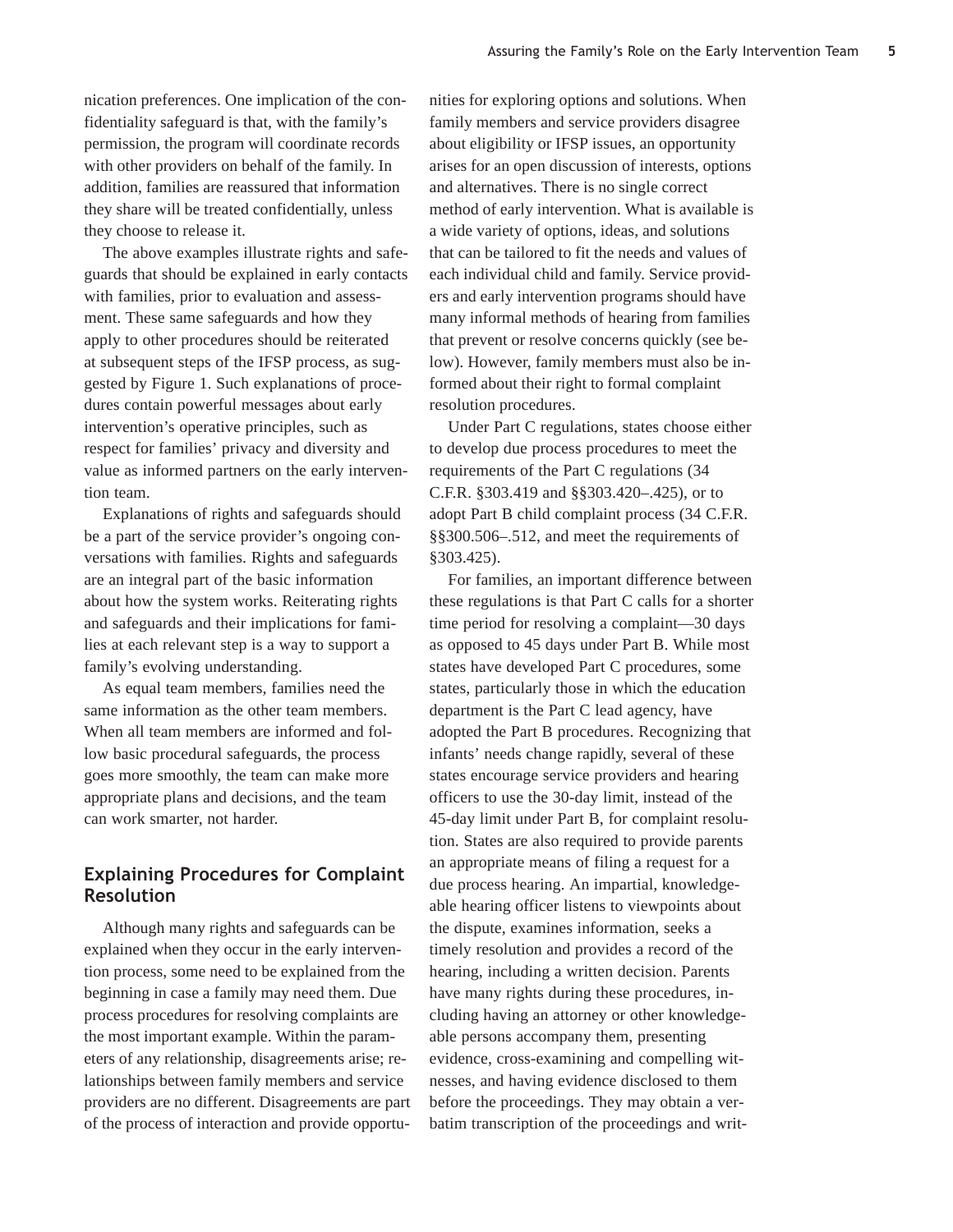Figure 1

# **Explaining Part C Procedural Safeguards to Families: A Step-by-Step Model**

*Text in italics indicates practices that are recommended but are not required by legislation.* 



<sup>1</sup> Numbers in parentheses reference 34 CFR Part 303, Regulations for the Early Intervention Program for Infants and Toddlers with Disabilities (Part C) under the Individuals with Disabilities Education Act (IDEA)

<sup>2</sup> Family Educational Rights and Privacy Act (FERPA), enacted as Sec. 438 of the General Education Provisions Act (regulations at 34 CFR. Part 99).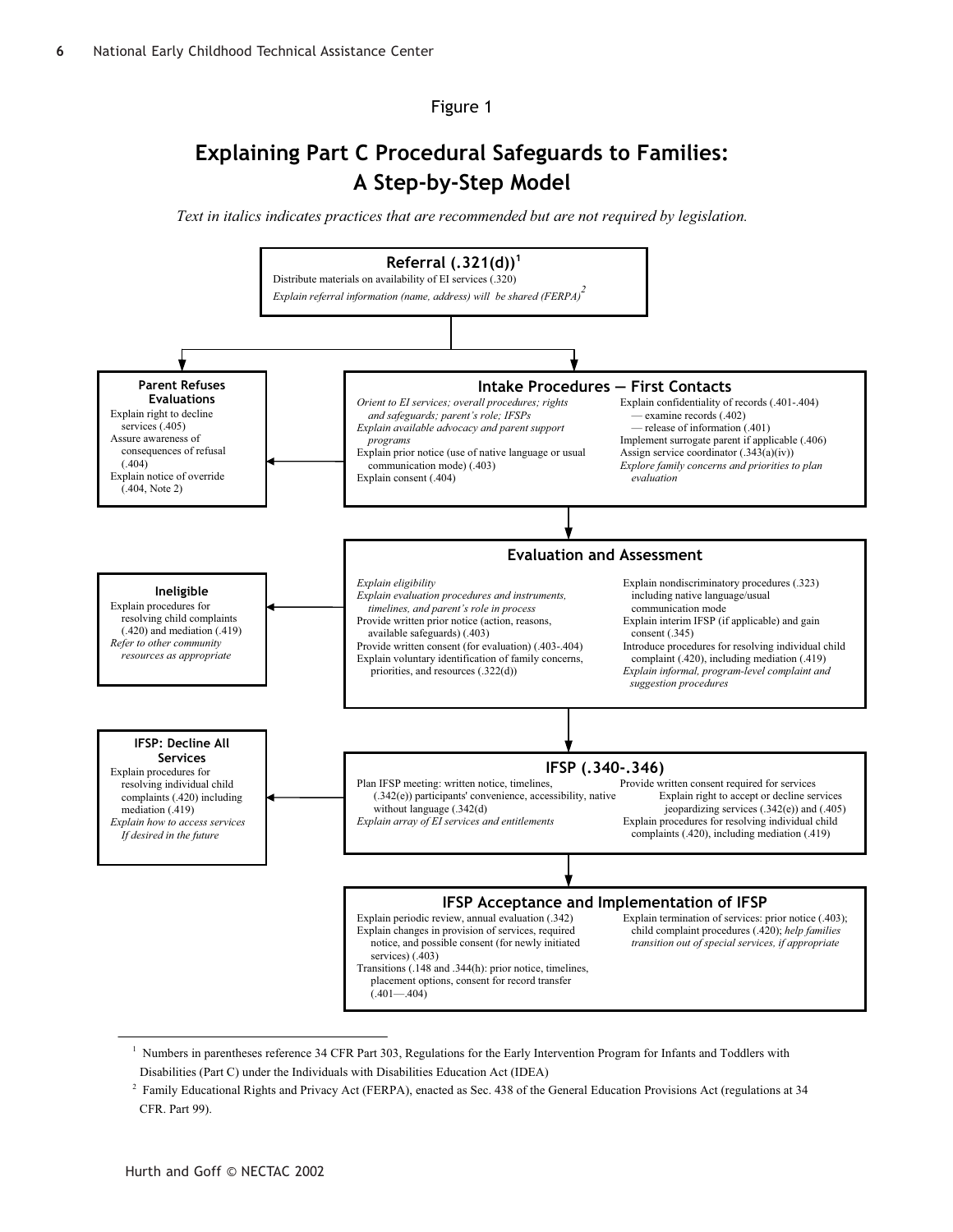ten findings of fact and decisions (Part C §303.422 or Part B §300.509).

Because of the the 1997 reauthorization of IDEA, a regulation (§303.419) was added requiring states to offer mediation when a written request for a due process hearing is filed. Mediation services are provided at the state's expense and are voluntary for families. An impartial, trained mediator will try to facilitate an agreement between the family and the Early Intervention program or provider. Mediators do not make decisions; they facilitate problem-solving. Both parties must be satisfied with the agreement they reach or the dispute will continue to the due process hearing. Mediation may not prolong the time limit for due process procedures. Many see mediation as an opportunity for parents, service providers, and an impartial mediator to creatively generate options for resolution of concerns, and to avoid more formal procedures that tend to be adversarial and costly for families and for early intervention systems. In fact, many states are making mediation services available to families before they file a formal request for a hearing.

In order to develop truly family-centered practices, early intervention programs, the community-based system, and the state lead agency need to establish multiple avenues to encourage family evaluation and feedback about their experiences in early intervention. Adapting overall program practice to meet families' expressed needs and preferences can create a service culture that is responsive to families and may prevent formal complaints. Different families will have different levels of comfort with and different preferred means of voicing concerns and offering evaluations.

Establishing a variety of opportunities for input could include such strategies as:

- open-door policies that invite parents to talk to administrators;
- ongoing program evaluations, using multiple methods of information gathering (e.g., written evaluations, interviews, focus groups, exit interviews, IFSP analyses, reviews of progress towards outcomes);
- a policy that acknowledges the importance

of a good match between a service provider and each family and that allows for parent choice in assignments;

- a suggestion box or other avenues for submitting comments anonymously;
- parent-to-parent support and/or parent group opportunities;
- parent advisory board members;
- ongoing availability of interpreter or translator services;
- a designated contact person in the state-level Part C system for parents to call when they are concerned about services or procedures; and
- mediation services offered before a formal complaint is filed.

# Principles and Practices from States and Projects for Creating and Using Family-Friendly **Materials**

As a part of a family-centered process of explaining rights and safeguards, service providers must recognize that each family—indeed, each family member has a different approach to accessing and using information. To accommodate these unique approaches, providers must individualize the timing and methods of sharing information to match each family member's interests, needs, and preferences. The use of multiple methods of sharing information and the use of a variety of family-friendly materials are key approaches to respecting each family member's preferred learning mode. Because families have different levels of experience and comfort with formal early intervention service systems, a diverse group of experienced parents and community representatives should be informed about and available to explain services and safeguards.

A review of materials and information submitted by states and projects to the authors yielded the following principles and examples of creating and using family-friendly materials.

Many see mediation as an opportunity for parents, service providers, and an impartial mediator to creatively generate options for resolution of concerns, and to avoid more formal procedures that tend to be adversarial and costly for families and for early intervention systems.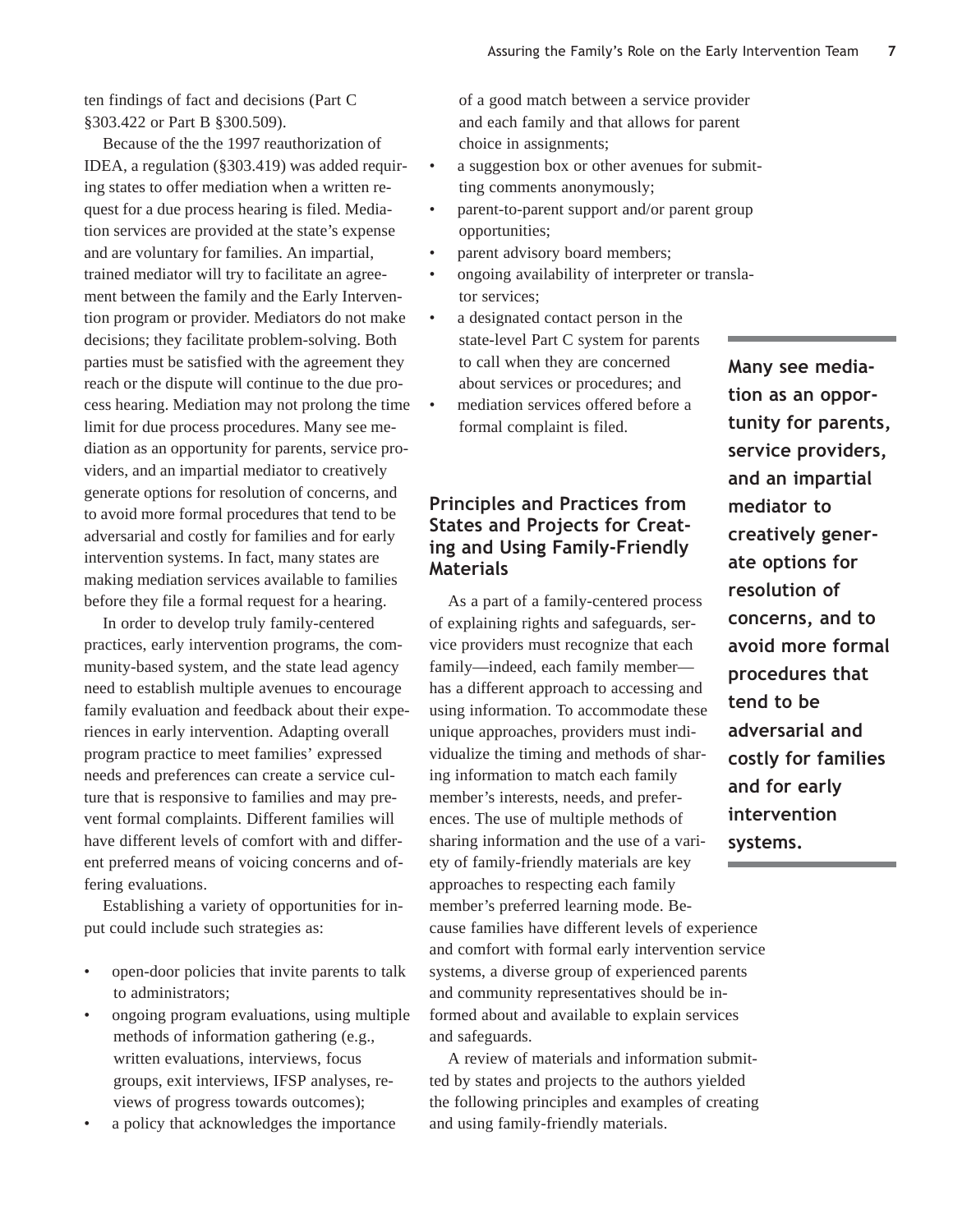# $\star$  Use family-friendly language and a clearly stated philosophy of family-centered services.

When procedural safeguards are fully endorsed as a vital component of the early intervention system, the philosophy of family-centered services is clearly stated throughout the variety of materials used to explain family rights and safeguards.

The language that is used should be free of professional jargon and "legalese" (direct citations from the law without explanation). The reading level of the materials should be similar to that of popular newspapers and magazines (about the fourth- to fifth-grade level). However, care must be taken to assure that while the reading level is simple, the content is not. *Simple sentences* (as opposed to compound, complex sentences), *short, common words* (e.g., "use" instead of "utilize"), and *active verb tenses* (e.g., "take" rather than "could be taken") convey important information without talking down to families.

The language of materials can also carry messages about who is invited to use the information and, perhaps unintentionally, who is excluded. Today's families are not always comprised of mothers and fathers or parents and their children. Materials portraying this concept of family may exclude foster parents, grandparents, unmarried mates, or other people significant to a child's life. Except in instances when the legal requirements specifically limit a right or safeguard to parents or legal guardians, the language of materials should use inclusive terms like "family," "friends," "people who are important to you and your child," and "caretakers."

The following excerpts from print materials exemplify the language and philosophy of family-friendly materials:

> *Parents are decision makers on the team. . . . You have many rights as the parent of a child receiving early intervention services. These rights are called procedural safeguards. All early intervention service providers must have written procedural safeguards. Because your rights are so important, your service*

*coordinator must review them with you before the program of services begins and at least once a year thereafter. Please be sure you are given written information about your rights* (Garland, 1992, p. 31 ).

*When I need early intervention services, the Department of Health has 45 days to complete my evaluation unless I get sick or my family needs more time. . . . We can have other members of our family, a friend, an advocate (supporter), or even an attorney present during the IFSP meeting if we'd like. . . . Should we disagree with any of the recommendations being made or think we are not receiving the services we need, we have a right to voice our concerns* (Hawai'i Department of Health, n.d., pp. 2–5).

# $\star$  Present procedural safeguards in the context of information about early intervention services and the IFSP process.

The same rationale for explaining rights and safeguards in the context of the early intervention process applies to the content of print, video, and other materials. Information on rights and safeguards should be presented with information on the early intervention system and services, the IFSP process, and the family's role on the early intervention team. The following examples illustrate different approaches to embedding rights and safeguards in information about the Part C program.

Lengthy and complex information can be broken apart conceptually and presented in brief, attractive pamphlets that can be discussed with families at the appropriate step of the early intervention process. Project Vision at the University of Idaho has created *Parents as Partners in Early Education* (Project Vision, 1992b ), a series of 16 booklets, each explaining an aspect of early intervention services under Part C or preschool services under Section 619 of Part B. Titles in the series provide overviews to such topics as protecting family rights or procedural safeguards, IFSPs/IEPs, early intervention or preschool services, IDEA, service coordination, child assessment, gathering family information,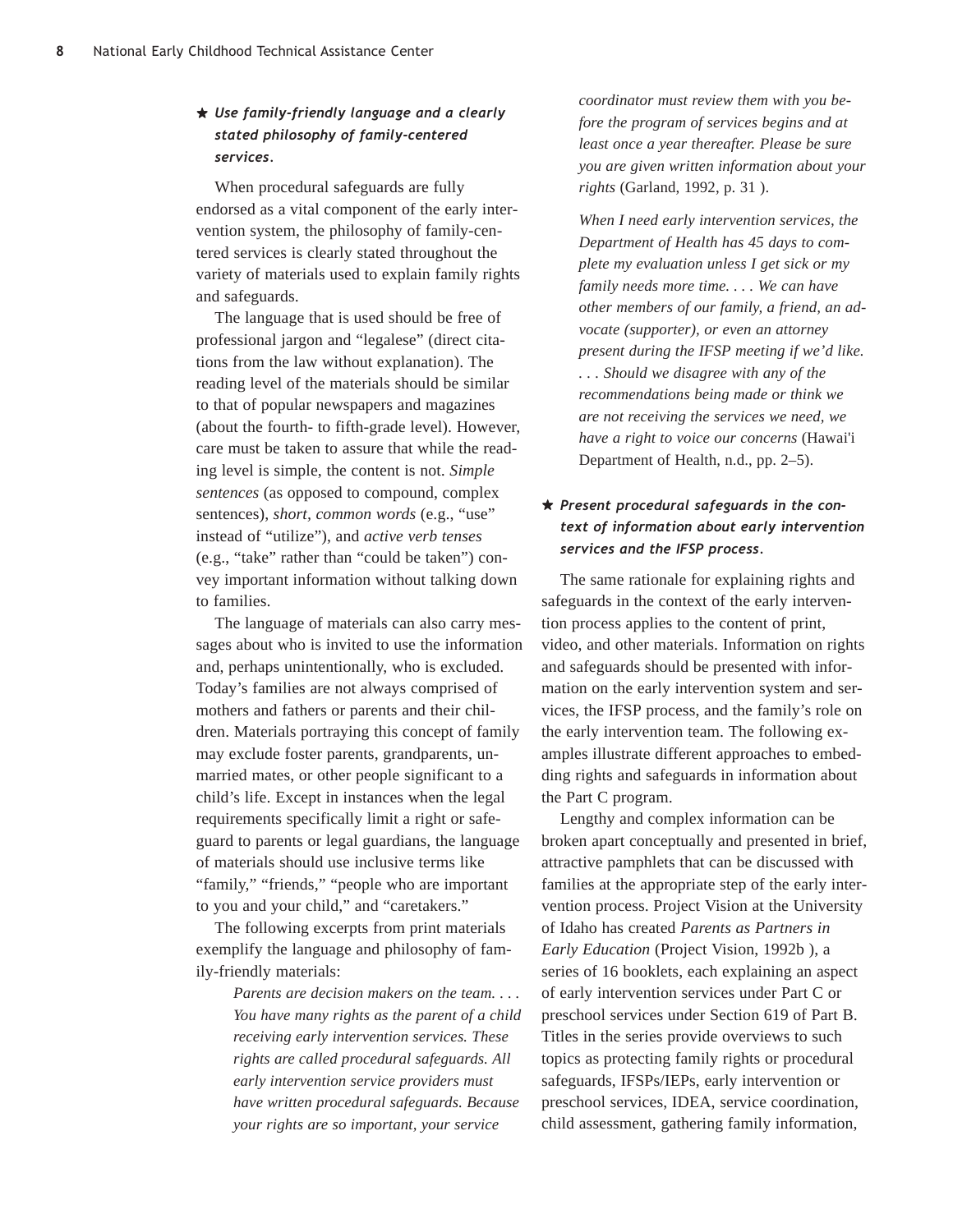and transition issues. Each booklet is quickly identified as one of a series by the consistent use of title, format, and graphics. The language is family-friendly and the text is concise and readable while conveying the necessary information.

Project Vision (1992a) also produced the *Parent Satisfaction Ratings* series in a similar brief format which asks families to evaluate key aspects of information received and their experience relevant to the steps of the process outlined in the *Parents as Partners* series. For example, *Helping Families Learn about Family Rights* seeks family members' thoughts and feelings about questions such as:

> "I believe the people helping my child really tried hard to explain my rights to me";

> "I know that I can read my child's file whenever I want"; and

"I know that if I do not like the services my child is getting I can request a meeting to talk about my needs" (p. 3).

Another approach is to produce a family manual or handbook that provides an overview to the early intervention program, including rights and safeguards, and refers to other materials that address various topics in more detail. The manual is useful for orientation and the supplemental pieces can be used throughout the process as families need and want more detail. For example, the Maryland Infants and Toddlers Program developed *Dreams & Challenges: A Family's Guide to the Maryland Infants & Toddlers Program* (1992a), and three brochures: *Parents' Rights in the Early Intervention System* (1992d); *Mediation in the Early Intervention System* (1992c); and *Impartial Procedures for Resolving Individual Child Complaints* (1992b).

# $\star$  Use a variety of media produced in multiple languages to accommodate individual needs and preferences for receiving and understanding information.

Although Part C requires that families receive written information on their rights and safeguards, investment in multiple media presentations of information greatly expands options on

how, when, where, and who receives information on rights and services. They also accommodate different learning styles and preferences. Print materials, even with multiple translations, are not accessible by everyone. Some cultures have a tradition of sharing information orally. Many people have difficulty reading or learn better and more quickly through listening. And most people better understand information when it is presented in more than one way.

When face-to-face contact may not be convenient or appropriate, audiotapes and audio-video cassettes can be loaned to parents, extended family members, and concerned others. They can be played in homes and in pediatricians' offices, placed in libraries, and used in training, public awareness, and child find activities. Alaska's Part C program discovered that almost all the remote frontier villages had at least one video cassette player and that community viewing of informational tapes was a popular winter pastime. The Alaska program is developing videos in a number of native dialects and languages that can be maintained within each rural village.

The Colorado Department of Education has produced videos on procedural safeguards, the IFSP, and service coordination. *Staying in Charge: Information for Families and Service Providers about Family Rights* (M. Herlinger, 1993) presents comprehensive information about procedural safeguards in the context of family stories about their children and their involvement with the early intervention process. The presentation is family-friendly and safeguards are explained through the families' experiences.

When developing and translating materials, it is important to assure accurate and understandable translations. Materials should be reviewed by several members of the community for which the materials are intended. Special care should be taken with legal concepts that may not have direct translations into another language. English words may need to be used and fully defined and explained. Also, print and video materials should include visual depictions of people of diverse cultures and people with disabilities.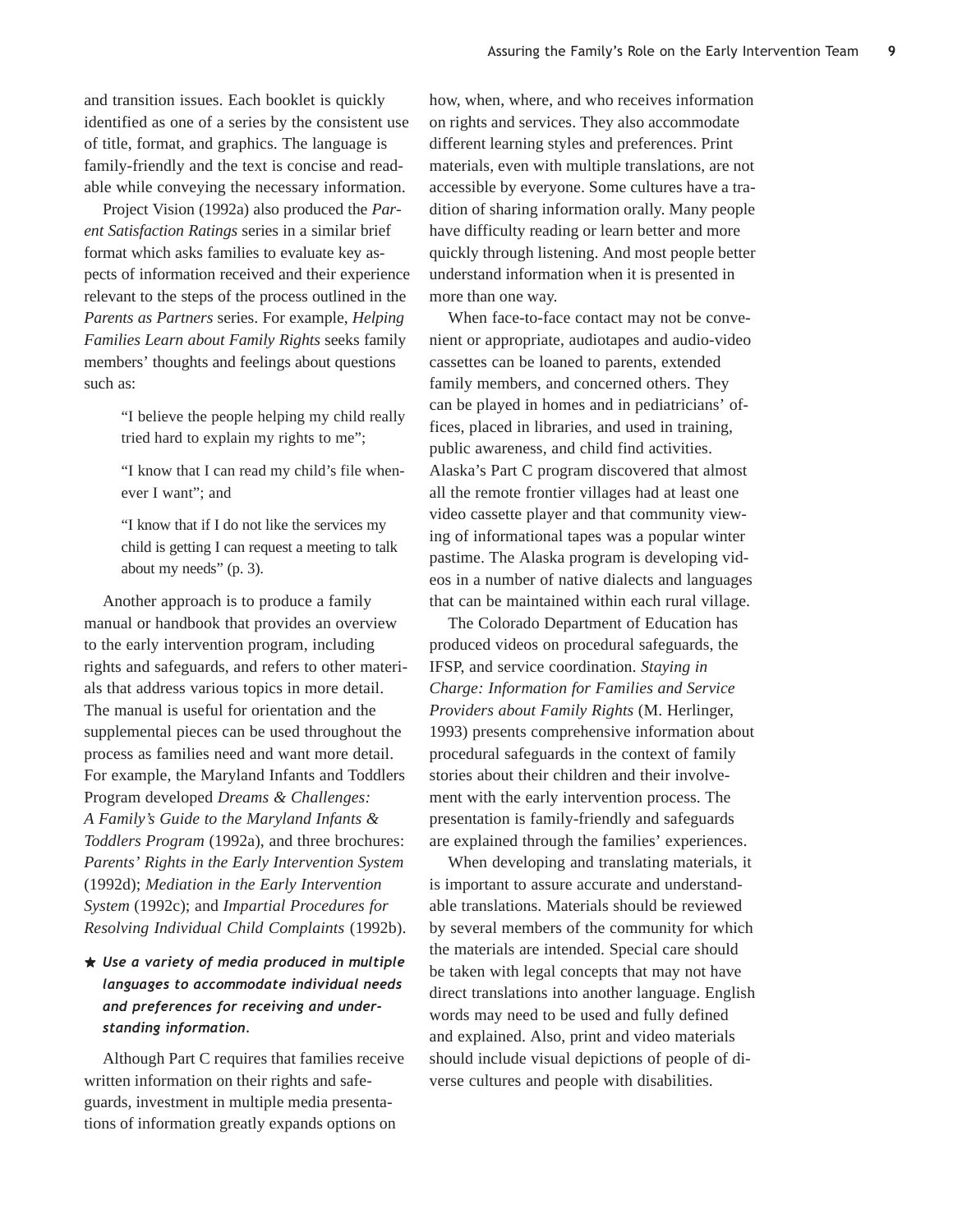# $\star$  Assure accessibility of information by enhancing materials' appeal, availability in multiple community locations, readability, and inclusion of interpretive supports.

Appeal and attractiveness enhances the use of the materials by families and service providers.

Because familycentered early intervention services are interagency, community-based efforts, service providers from a variety of disciplines and agencies, family members, and other community members will need to become comfortable with a working knowledge of procedural safeguards which can be applied in daily experience in the early intervention process.

Pictures and graphics break up blocks of text. Several parent handbooks (see for example, Fortune, Dietrich, Blough, & Hartman, 1993; Maryland Infants and Toddlers Program, 1992a; Texas Early Childhood Intervention Program, 1991) have graphics such as headings, boxes, and pictures, placed between small amounts of text. This breaks up the narrative and allows readers to view small pieces of information at a time. Some parent handbooks are written in an easyto-read, question-and-answer format with very little professional jargon or legalese. The questions also are typical of those that parents ask and the answers provide simple yet thorough explanations of the issues. For example,

#### *What information will I be asked to share about my family?*

*You can share whatever family information you choose. It's up to you. Providers will give you a chance to discuss family needs. They should only ask for information about your family which is important to the evaluation of your child* (Gilmer, 1992, p. 9).

One handbook submitted to the authors included tips for families interspersed throughout the handbook. Parents assisted in writing the tips, which gave a first-hand perspective. Some handbooks include glossaries of terms and acronyms to help readers understand the early intervention system's language.

*Early On*, the parents' handbook produced by Michigan's Part C system, advises families: "If anyone uses any initials you do not understand, ask what they mean" (Fortune et al., 1993, p. 26).

Another approach is to develop a handbook that is designed to be a personal record of the child and family as well as a record-keeping tool for the early intervention system. The book may be used more frequently by the family and service providers if it is introduced to the family at the beginning of their relationship with the system, and if the format encourages the family to personalize the handbook with pictures and anecdotes and contains space for copies of early intervention records, medical records, IFSPs, and other notes. When the book is used more, more opportunities occur to read information about the system of early intervention services.

Any format used to provide information to parents needs to use language that supports partnership. For example, language such as "with your direction and agreement," "you know your child like no one else," and "you are part of a team" indicates the expectation that families and service providers work together. Terms like "due process" connote an adversarial relationship, whereas describing the "procedures to resolve a complaint" connotes negotiation and communication. Some pamphlets have been developed with wording such as "impartial ways to resolve concerns" or "ways we can problem-solve."

A few materials described mediation in a manner that recognizes that disagreements occur and are part of the process. "Sometimes families of infants and toddlers with special needs disagree with their service providers. Most often these situations are worked out but when that honest effort falls short, families and service providers can find agreement through mediation. With the help of a neutral third party, cooperation, agreement and solutions can become reality" (Hawai'i Department of Health, 1991, p. 1).

When information is provided by many methods and in many formats, the information is accessible to more families. The law requires that families receive information in the families' preferred mode of communication. Therefore, early intervention systems need to develop materials and procedures that are available in a variety of languages and formats. Audio and video products make information available to nonreaders and others who prefer these formats.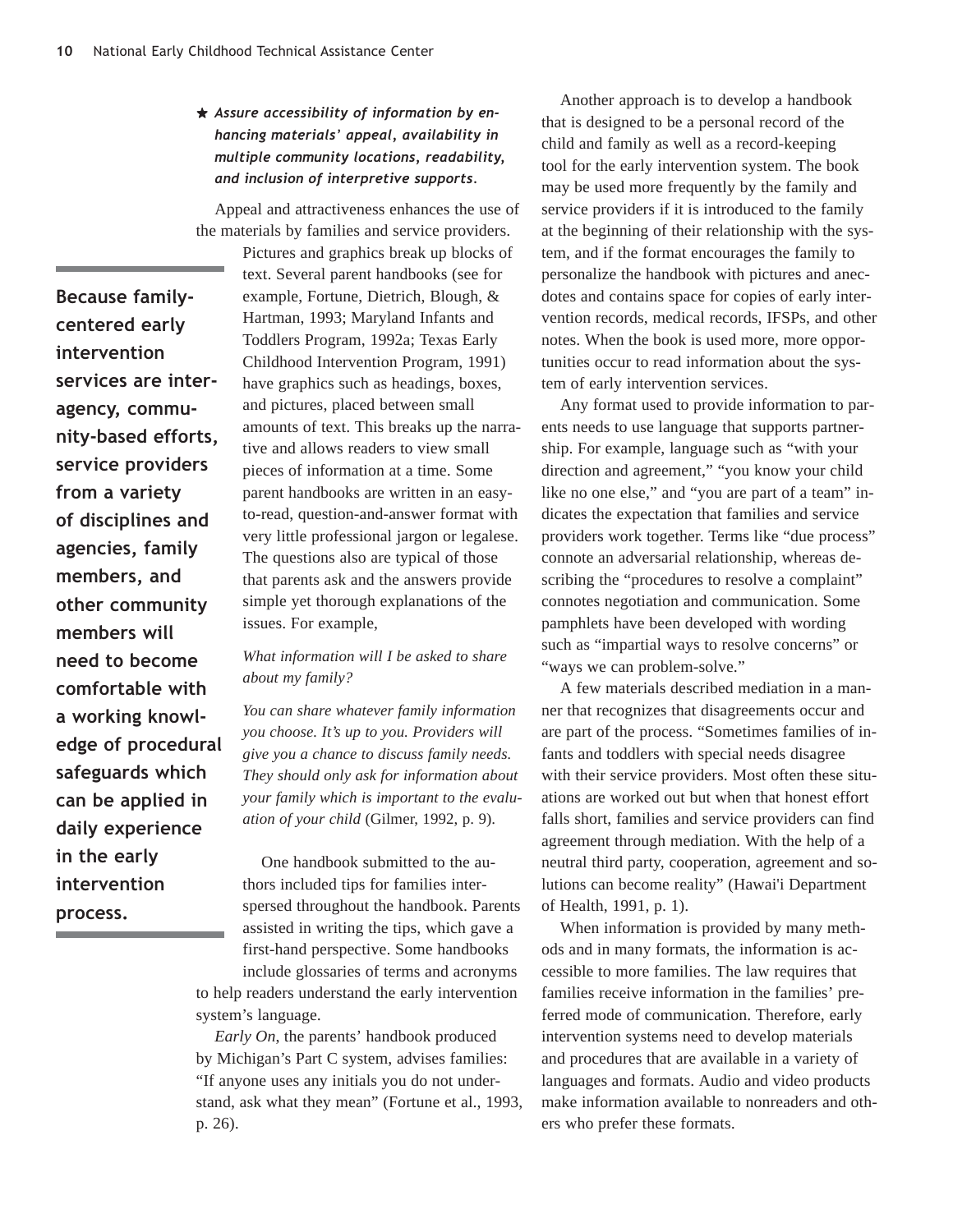# $\Diamond$  Involve a diverse cadre of informed service providers, experienced parents, and community representatives in explaining early intervention services and procedural safeguards to families.

Another method being explored is to train key community leaders in the early intervention system so that they can be a resource for families. In keeping with the Part C requirement to reach traditionally underserved families, informing and involving leaders of their communities can be an effective strategy. The use of community people as interpreters to provide information to families about the system and procedural safeguards also is being piloted by some states and projects. This appears especially helpful for families with a tradition of communicating orally. Some states are supporting local programs to recruit and train a cadre of people from diverse communities and languages to serve as service coordinators on a consulting or fee-for-service basis. The Navajo Nation developed an interim service coordination program, called *Growing in Beauty*, to help Navajo families access services from the three state systems which overlap the Nation's boundaries and have responsibilities for providing early intervention services.

Experienced family members, who are well informed about the early intervention system, are being connected with families who are new to the system. Parents are being hired and trained as service coordinators, trainers, guides, and interpreters through the IFSP process. Some states have funded parent programs to provide these services (for example, Community Resource Parents in Vermont, Project LINC in Colorado, Parents as Partners in Early Intervention in Florida, and New Visions in Maryland). In other programs, parents and other community people volunteer to provide support and answer questions for the new family as they go through each step of the process.

Access to information also is improved by the use of several outlets for dissemination. Although state and local agency offices frequently are used as dissemination points, other outlets can include local physician offices, grocery

stores, public libraries, churches, public health clinics, laundromats, and community programs. Many video rental stores stock public service tapes that are loaned free of charge. Public service announcements can be played on radio and television, and included in community newspapers.

#### **Conclusions**

Part C provides the opportunity to enhance relationships between families and service providers. Early intervention can prepare families for a lifetime of productive interaction with service systems. For this reason, investing the time and resources to thoroughly explain rights and procedural safeguards is an important service for all involved. Assuring families a role as partners and decision-makers in the early intervention system is an evolutionary process. Technical support and training is necessary to facilitate program level change to truly family-centered practice.

The Part C system is enhanced when a person or persons with expertise in procedural safeguards is (are) available for consultation with families and service providers. It is probably not feasible for every local service program to have someone on staff with specialized knowledge about all pertinent state and federal legislation and judicial decisions. Some states have designated a staff person whose responsibilities include being available to discuss questions and concerns from families and service providers. In one state's experience, this designated staff person has been able to resolve most concerns. In fact, most concerns were a result of inadequate understanding of the rights, safeguards, and policies of the system (L. Bluth, personal communication, 1994).

The interagency approach to implementing infant and toddler services means that many service providers from multiple agencies will need to be trained in Part C procedural safeguards. These rights and safeguards may be different than current policy and experience of non-education agencies.

As states are developing training and technical assistance activities, care should be taken to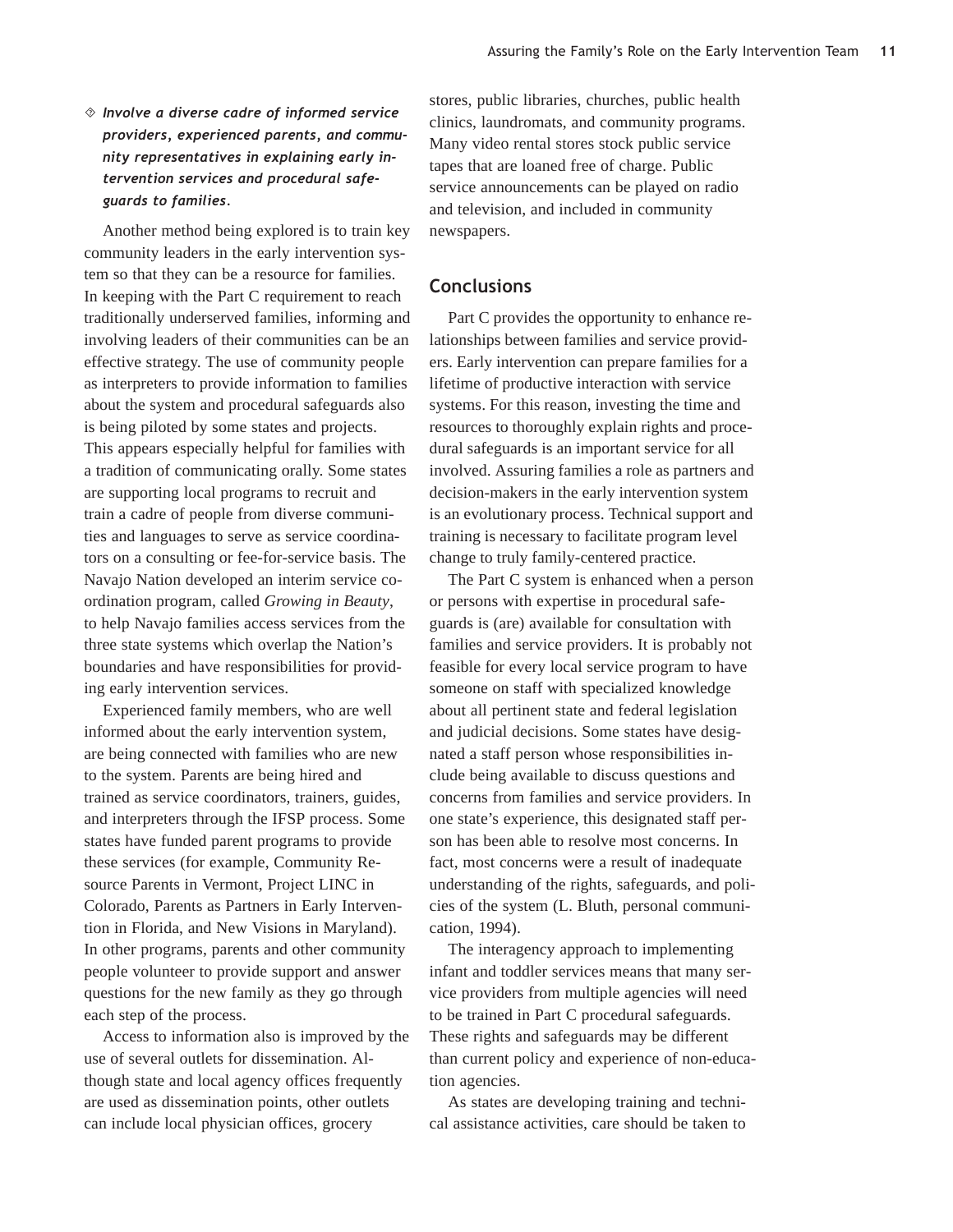involve many relevant stakeholders (such as families, multiple agency providers, advocates, parent groups, and community leaders) as collaborative planners and participants in training. The benefits of multiple perspectives in discussions include learning together, developing true partnerships, and understanding one another's experience and point of view.

Family-friendly, culturally appropriate approaches for explaining procedural safeguards need to be an integral part of program practice. Because family-centered early intervention services are interagency, community-based efforts, service providers from a variety of disciplines and agencies, family members, and other community members will need to become comfortable with a working knowledge of procedural safeguards which can be applied in daily experience in the early intervention process.

#### References

- Assistance to States for the Education of Children with Disabilities Program Rule, 34 C.F.R. § 300 (2001).
- Early Intervention Program for Infants and Toddlers with Disabilities Rule, 34 C.F.R. § 303 (2001).
- Family Educational Rights and Privacy Rule, 34 C.F.R. § 99 (2001).
- Fortune, L.B., Dietrich, S., Blough, J., & Hartman, A. (1993). *Early on: Michigan's family guidebook for early intervention services*. Lansing: Michigan Department of Education.
- Garland, C. (Ed.). (1992). *A guide to early intervention*. Lightfoot, VA: Williamsburg Area Child Development Resources, Inc.
- Gilmer, V. (1992). *A parent handbook: The New Mexico Family Infant Toddler Program*. Santa Fe: New Mexico Department of Health.
- Growing in Beauty Program. (1998). *Building bridges for Navajo families and children: Policies, procedures and recommended practices*. Window Rock, AZ: Navajo Office of Special Education and Rehabilitation Services.
- Hawai'i Department of Health. (1991). *Once upon a time*. Honolulu: Zero-to-Three Hawai'i Project.
- Hawai'i Department of Health. (n.d.). *Dear family, on behalf of infants and toddlers with special needs* [Brochure]. Honolulu: Zero-to-Three Hawai'i Project.
- Herlinger, M. (Producer). (1993). *Staying in charge: Information for families and service providers about family rights* [Videotape]. Denver: Colorado Department of Education.
- Hurth, J. (1998) *Mediation in early untervention: Results of a national survey of the Early Intervention Program for Infants and Toddlers with Disabilities in 50 states.* (Reprinted from *Part C Updates*, pp. 41-42, by the National Early Childhood Technical Assistance System, 1998, Chapel Hill, NC: Author)
- Individuals with Disabilities Education Act, 20 U.S.C. § 1400 (2000).
- Maryland Infants and Toddlers Program, Governor's Office for Children, Youth, and Families. (1992a). *Dreams & challenges. A family's guide to the Maryland Infants & Toddlers Program* [Brochure]. Baltimore: Author.
- Maryland Infants and Toddlers Program, Governor's Office for Children, Youth, and Families. (1992b). *Impartial procedures for resolving individual child complaints* [Brochure]. Baltimore: Author.
- Maryland Infants and Toddlers Program, Governor's Office for Children, Youth, and Families. (1992c). *Mediation in the early intervention system* [Brochure]. Baltimore: Author.
- Maryland Infants and Toddlers Program, Governor's Office for Children, Youth, and Families. (1992d). *Parents' rights in the early intervention system* [Brochure]. Baltimore: Author.
- Project Vision, University of Idaho. (1992a). *Parent satisfaction ratings* [Booklet series]. Moscow, ID: Author.